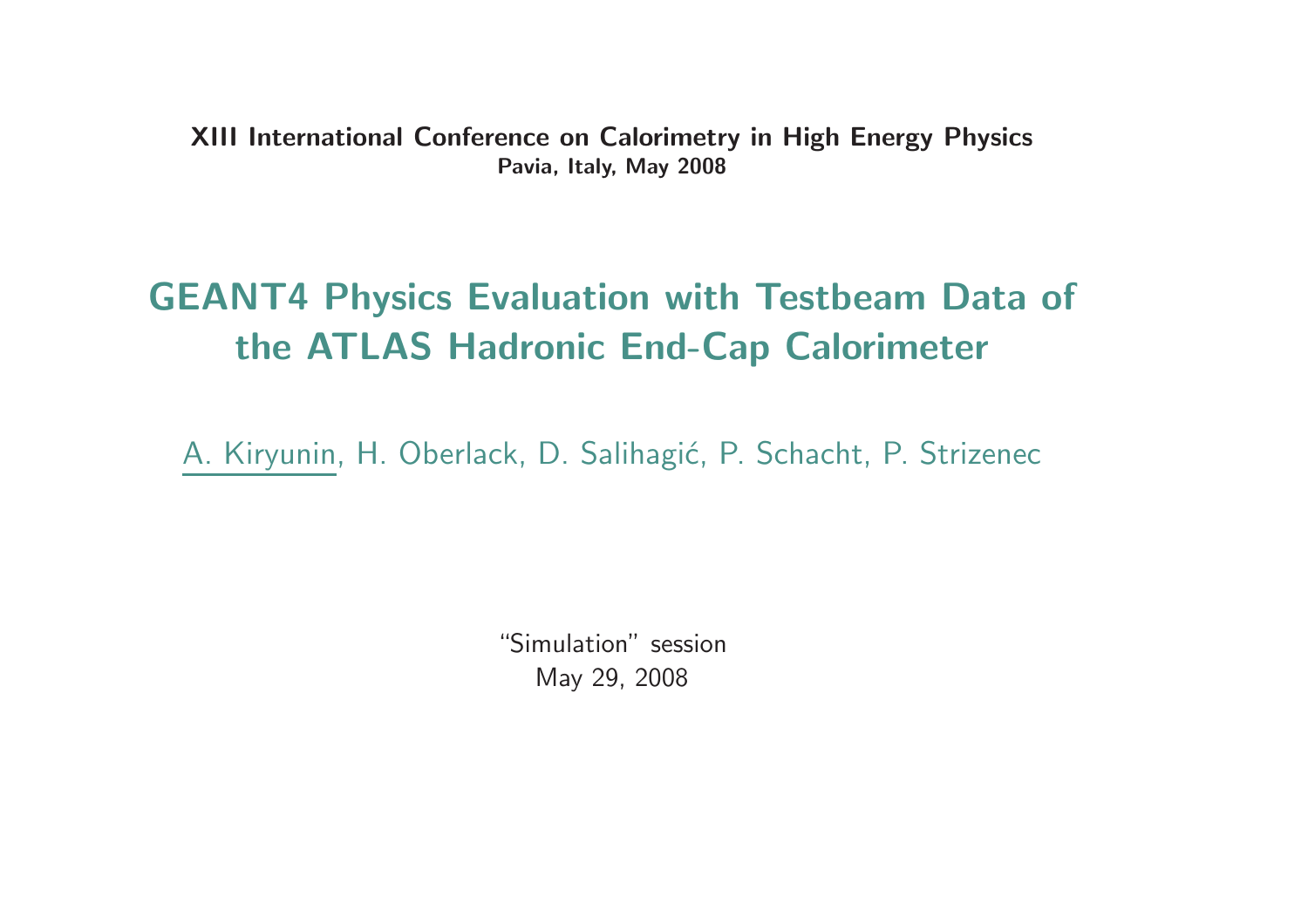The validation of GEANT4 physics models is based on the detailed comparison of experimental data from beam tests of modules of theATLAS hadronic end-cap calorimeter with GEANT4 predictions

- ATLAS hadronic end-cap calorimeter and its testbeam
- GEANT4: simulation framework, parameters and features
- Results of the validation

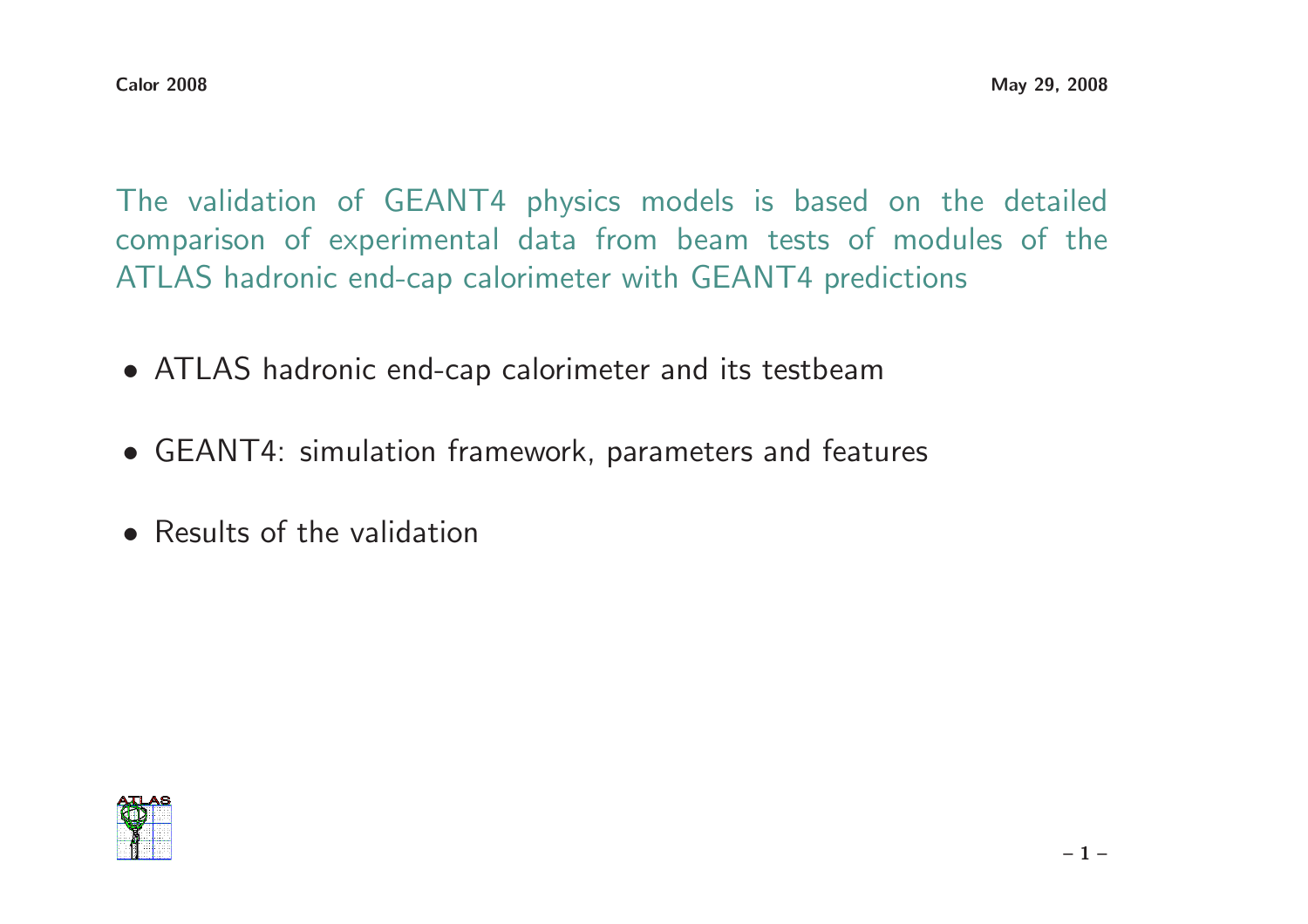## ATLAS Hadronic End-Cap Calorimeter

- ATLAS hadronic end-cap calorimeter (HEC) — <sup>a</sup> liquid argon (LAr) sampling calorimeter with parallel copper absorber plates
- Pseudorapidity coverage:  $1.5 < |\eta| < 3.2$
- Two wheels per end-cap: front and rear
- Total thickness:  $\sim$ 1.8 m,  $\sim$ 103  $X_0$ ,  $\sim$ 10  $\lambda$
- Wheel outer diameter: <sup>∼</sup><sup>4</sup> <sup>m</sup>
- Each wheel contains <sup>32</sup> identical modules
- Granularity  $\Delta \eta \times \Delta \varphi$ :
	- 0.1×2π/64 for  $|η|$  < 2.5<br>0.2×2−/22 for  $|η|$  > 2.5
	- $0.2\times2\pi/32$  for  $|\eta| > 2.5$
- Four longitudinal layers



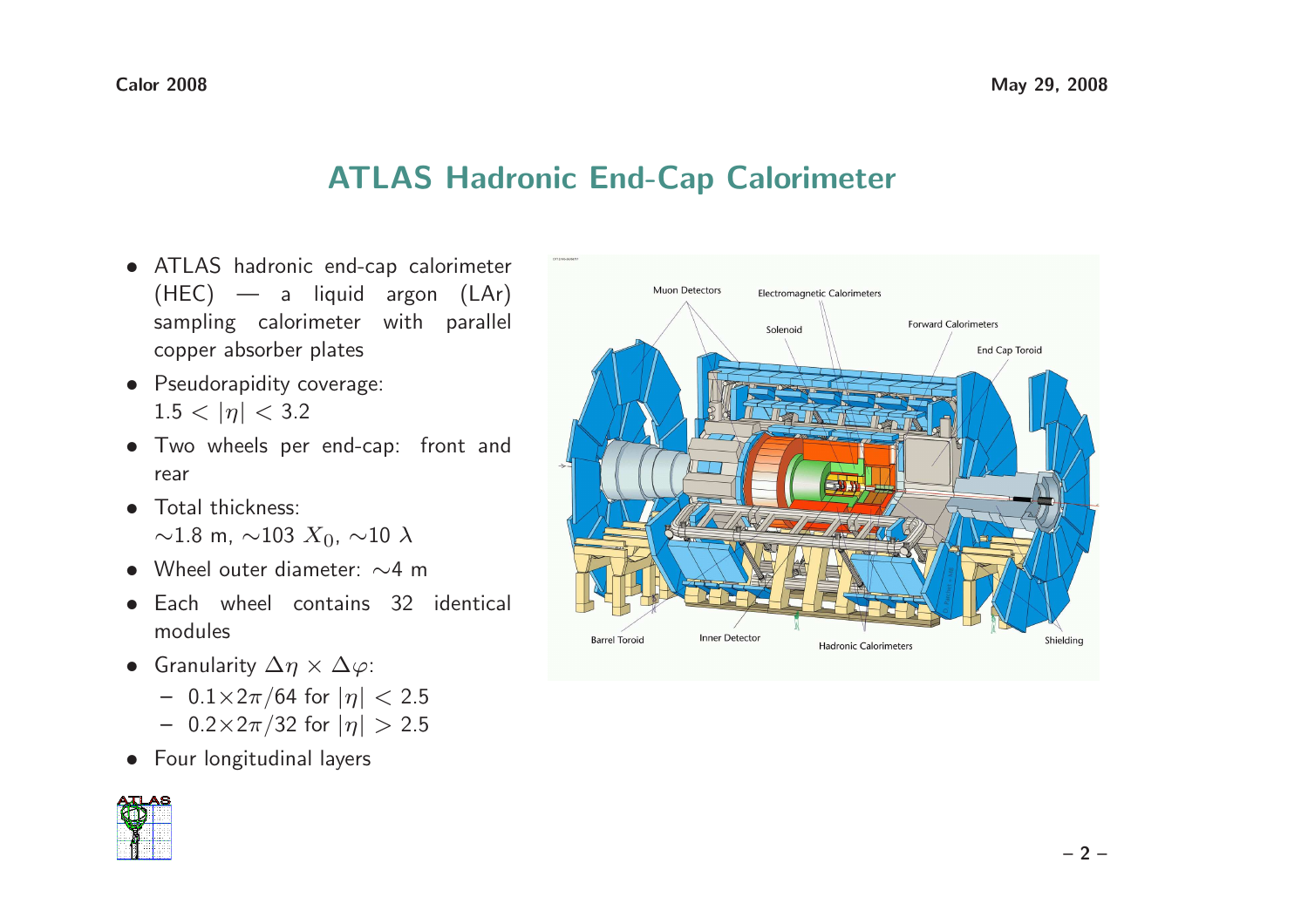### Beam tests of HEC modules

- Beam tests of HEC serial modules in 2000-2001
- H6 beam line of the CERN SPS
- Secondary and tertiary beams:
	- charged pions of 10-200 GeV
	- electrons of 6-150 GeV
	- muons of 120, <sup>150</sup> and <sup>180</sup> GeV
- $\bullet~\sim$ 20,000 triggers per run
- Set-up with three front and three rear HEC modules



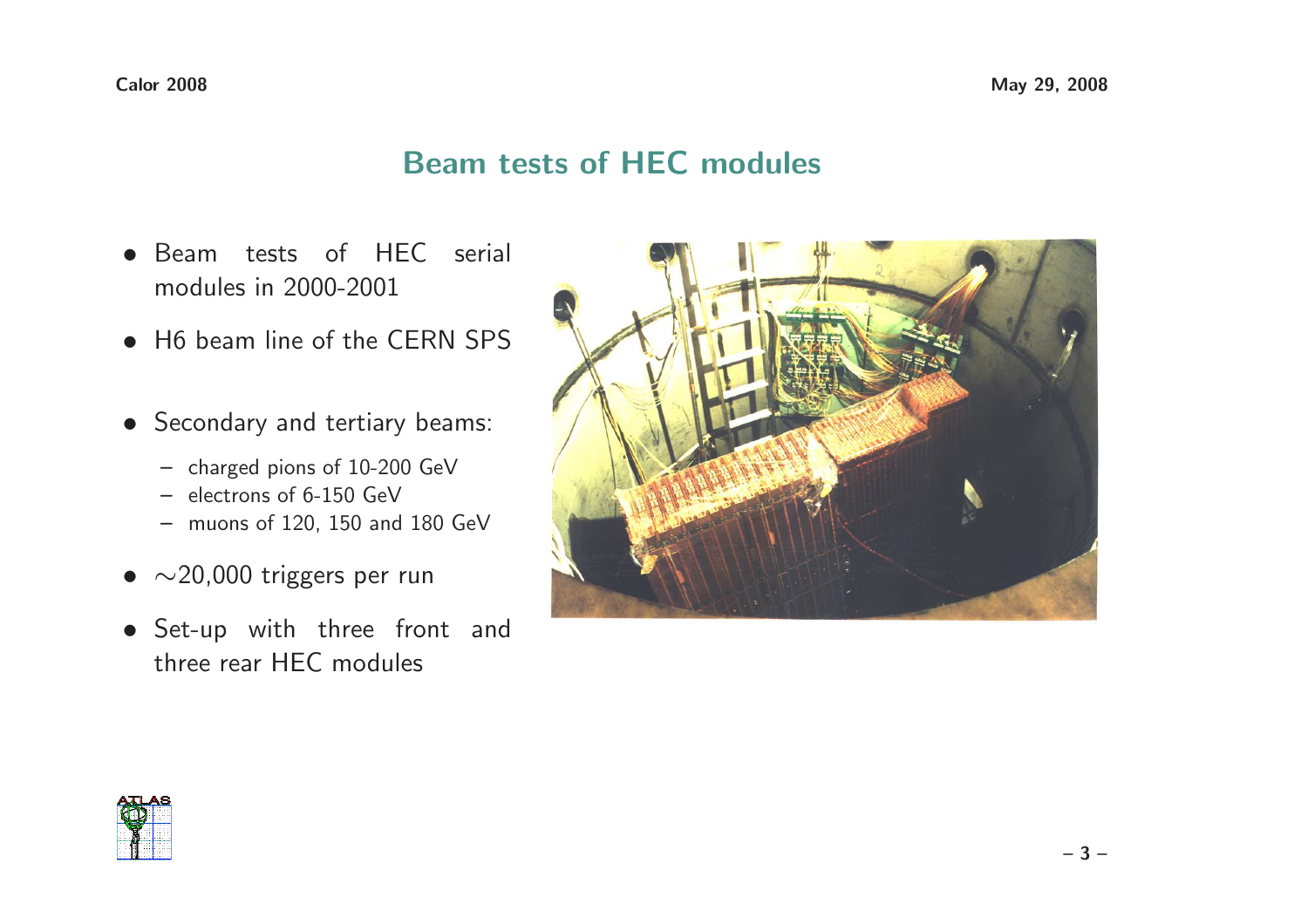## GEANT4 based simulations of the HEC testbeam

- Stand-alone code for HEC testbeam simulations
- Detailed description:
	- calorimeter modules (sensitive LAr, copper plates, electrodes)
	- cryostat and LAr excluder
	- beam elements (scintillator counters, MWPCs)
- Studies for validation of GEANT4 physics:
	- different hadronic physics lists
	- influence of the Birks' law
	- time structure of hadronic showers
- GEANT4 simulations:
	- version 9.0, released in June <sup>2007</sup>
	- $-$  range cut  $= 30~\mu$ m

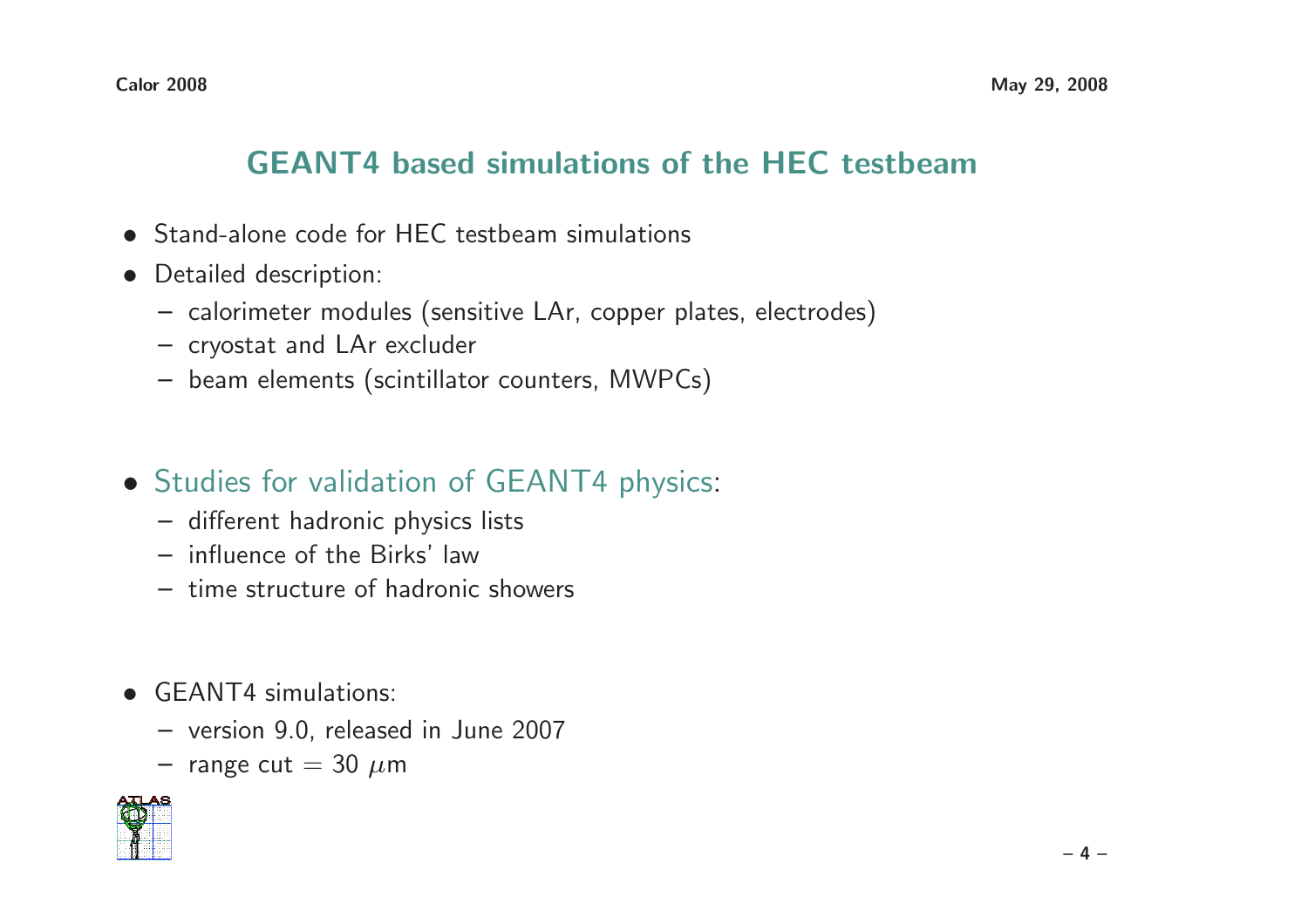### Hadronic physics lists

# • QGSP

- based on theory-driven models
- quark-gluon-string model for interactions
- pre-equilibrium decay model for the fragmentation

# • QGSP-BERT

 – Bertini cascade model for particle-nuclear interactions below  $\sim$ 10 GeV

# • QGSP-BERT-HP

 – high precision data-driven modeling for low energy neutrons

#### Birks' law

- Saturation of response in LAr for particles with large  $dE/dx$
- Parametrization:

$$
\Delta E' = \Delta E \frac{A}{1 + \frac{c \Delta E}{\rho \Delta x}}
$$

$$
A = 1
$$
  
c = 0.0045 g/(MeV cm<sup>2</sup>)  
 $\rho$  = 1.396 g/cm<sup>3</sup>

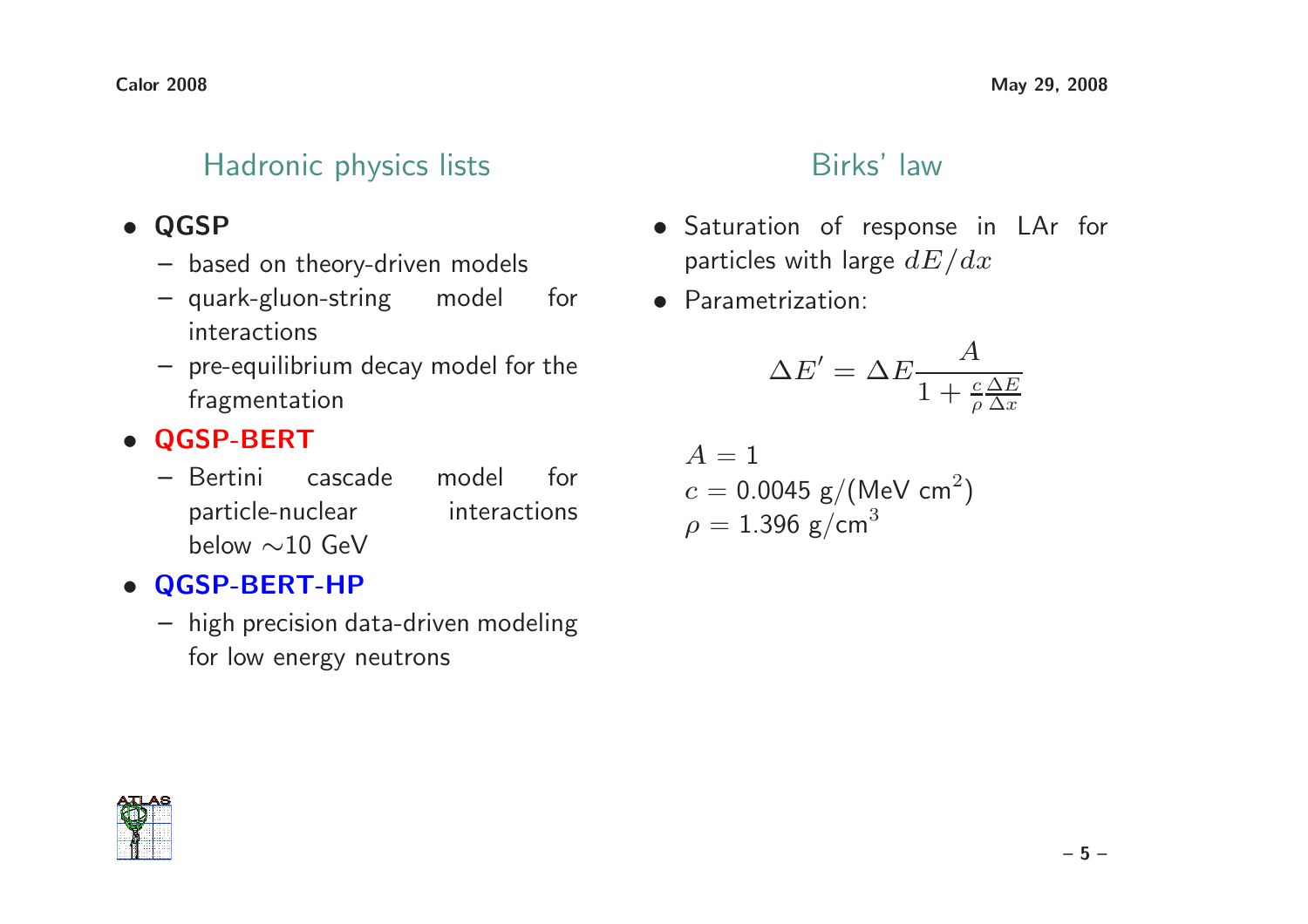## Time structure of hadronic showers

<sup>100</sup> GeV charged pions (Birks' law ON)



- $\bullet$ **• QGSP-BERT** predicts slower showers than **QGSP** and **QGSP-BERT-HP**
- Late energy depositions (after <sup>a</sup> few tens of nanoseconds) are at the percent level

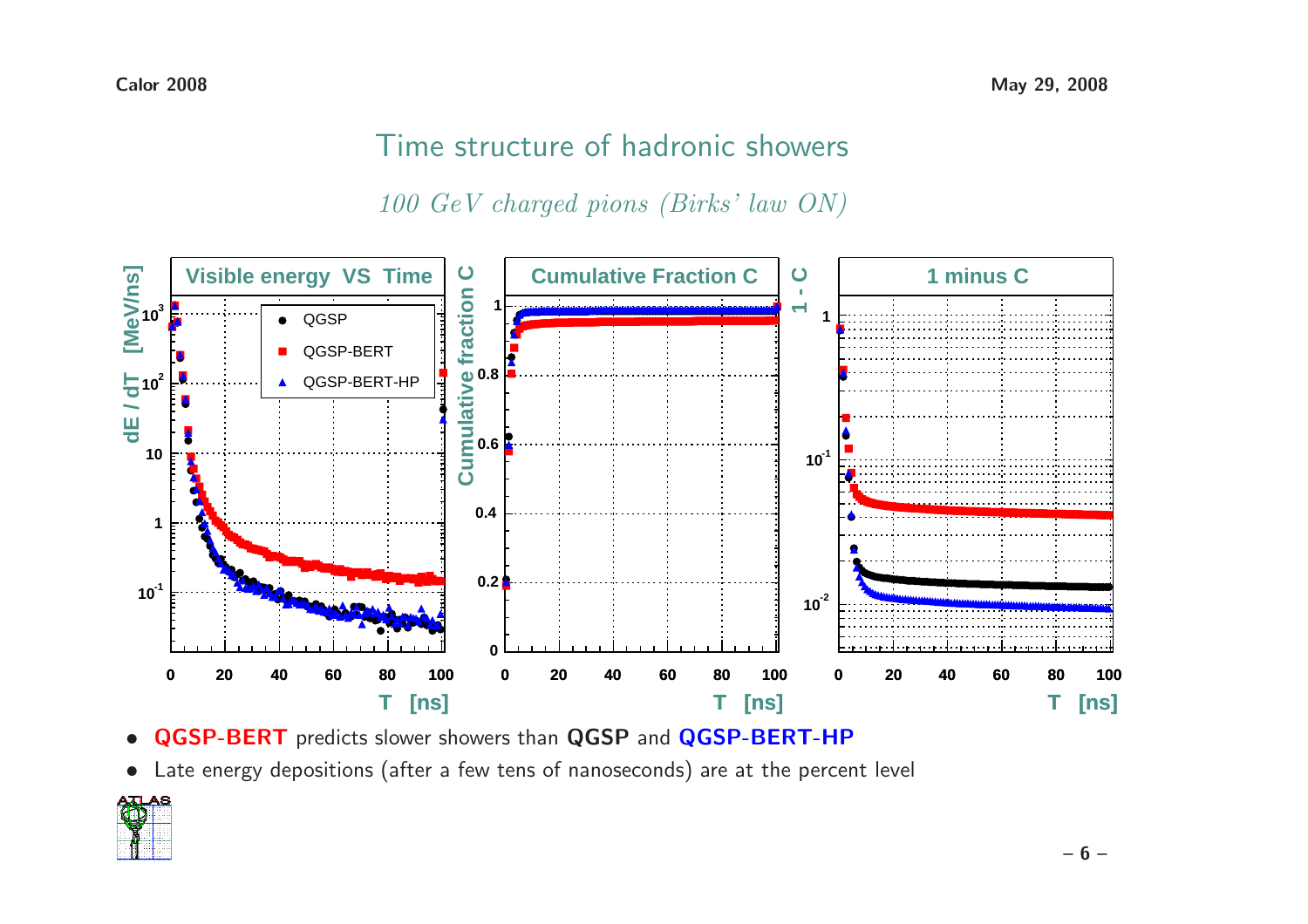### Measurement of calorimeter signals

- Convolution of time profiles and shaping functions
- Resulting amplitude measured at the position of the maximum of theshaping function  $T_{MAX}$
- <sup>51</sup> types of HEC channels: different shaping functions
- For the HEC testbeam:  $50 < T_{MAX} < 70$  ns
- Measured signal energy deposition in <sup>a</sup> HEC channel integrated over <sup>a</sup>few tens of nanoseconds



- Two types of signal measurements are considered:
	- after convolution with <sup>a</sup> shaping function
	- no time cut

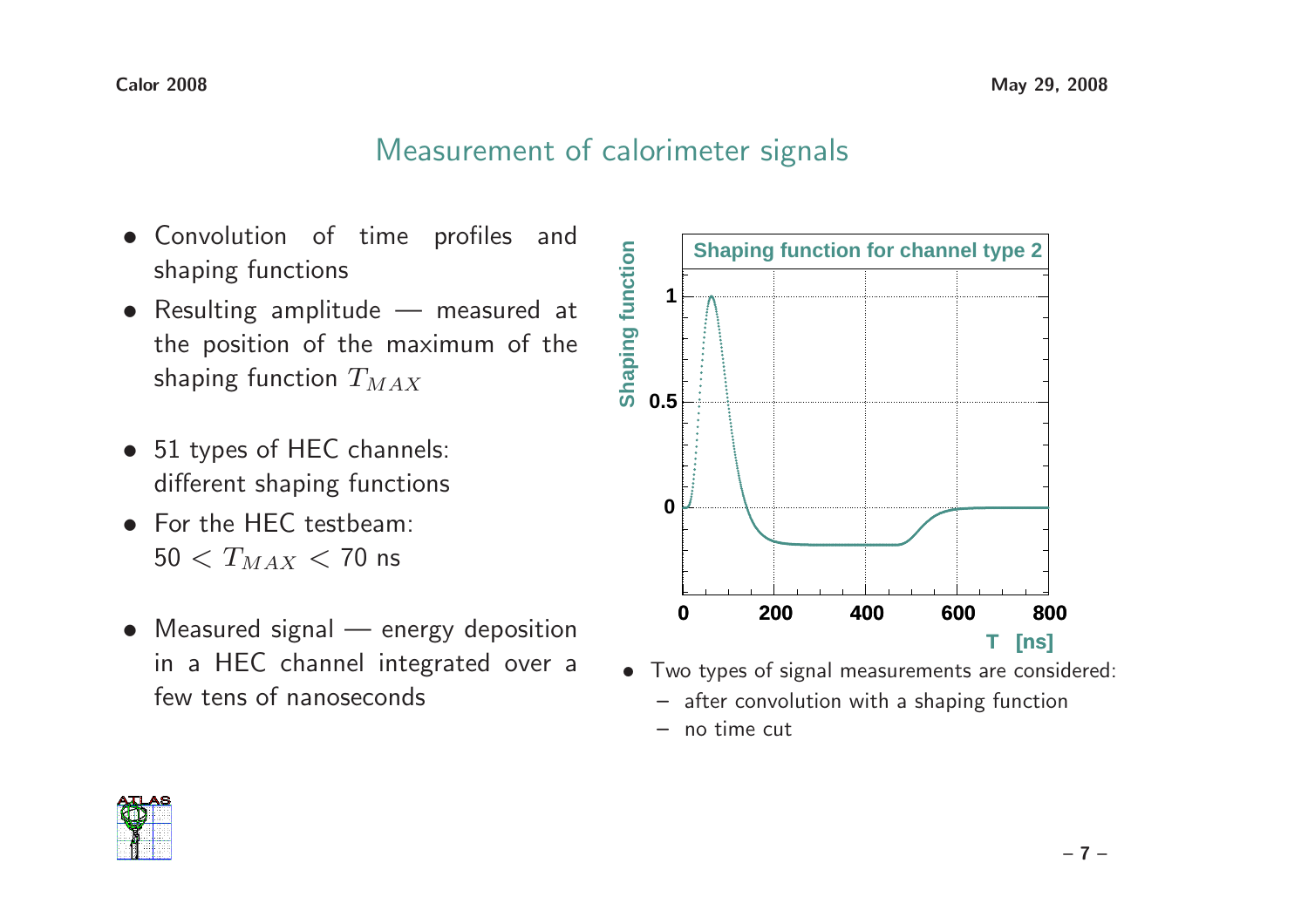## Simulation / Reconstruction / Analysis

- Simulated samples:
	- energy scans with negatively charged pions
	- energy scans with electrons
- <sup>5000</sup> events per beam particle type, beam energy, physics list and Birks' law switch

- Ratio of simulation times (for pions):
	- $-$  QGSP-BERT  $/$  QGSP  $= 1.7$
	- $-$  QGSP-BERT-HP  $/$  QGSP  $= 4.9$
- Energy reconstruction:
	- following experimental procedure
	- electromagnetic scale calibration
		- ∗ defined by the sampling fraction
		- ∗ returns the total deposited energy for electrons
	- cluster of the fix size (effective radius of 35-40 cm)
	- Gaussian fit:  $E_0$  and  $\sigma$
	- no electronic noise added to Monte Carlo (MC) signals (spread of the noise was subtracted from the resolution of theexperimental data)
- Analysed variables:
	- pion energy resolution  $\sigma/E_0$
	- ratio  $e/\pi$  (ratio of energies in electron and pion clusters)
	- fraction of energies in HEC longitudinal layers for charged pions

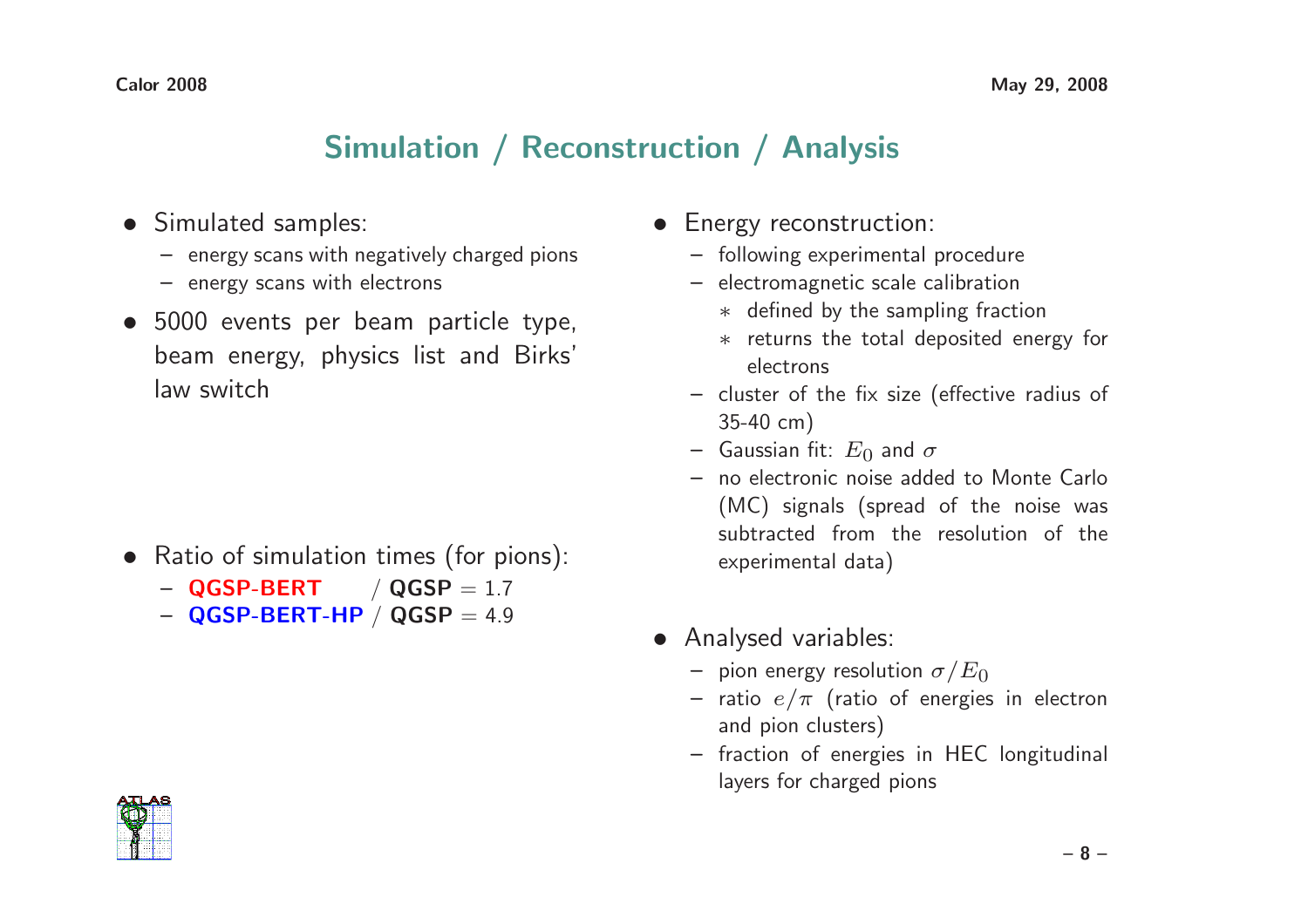### Pion energy resolution



Time cuts strongly influence the energy resolution

- QGSP-BERT: 10-30 % relative increase
- QGSP and QGSP-BERT-HP: relative increase by  $\sim$ 5 %

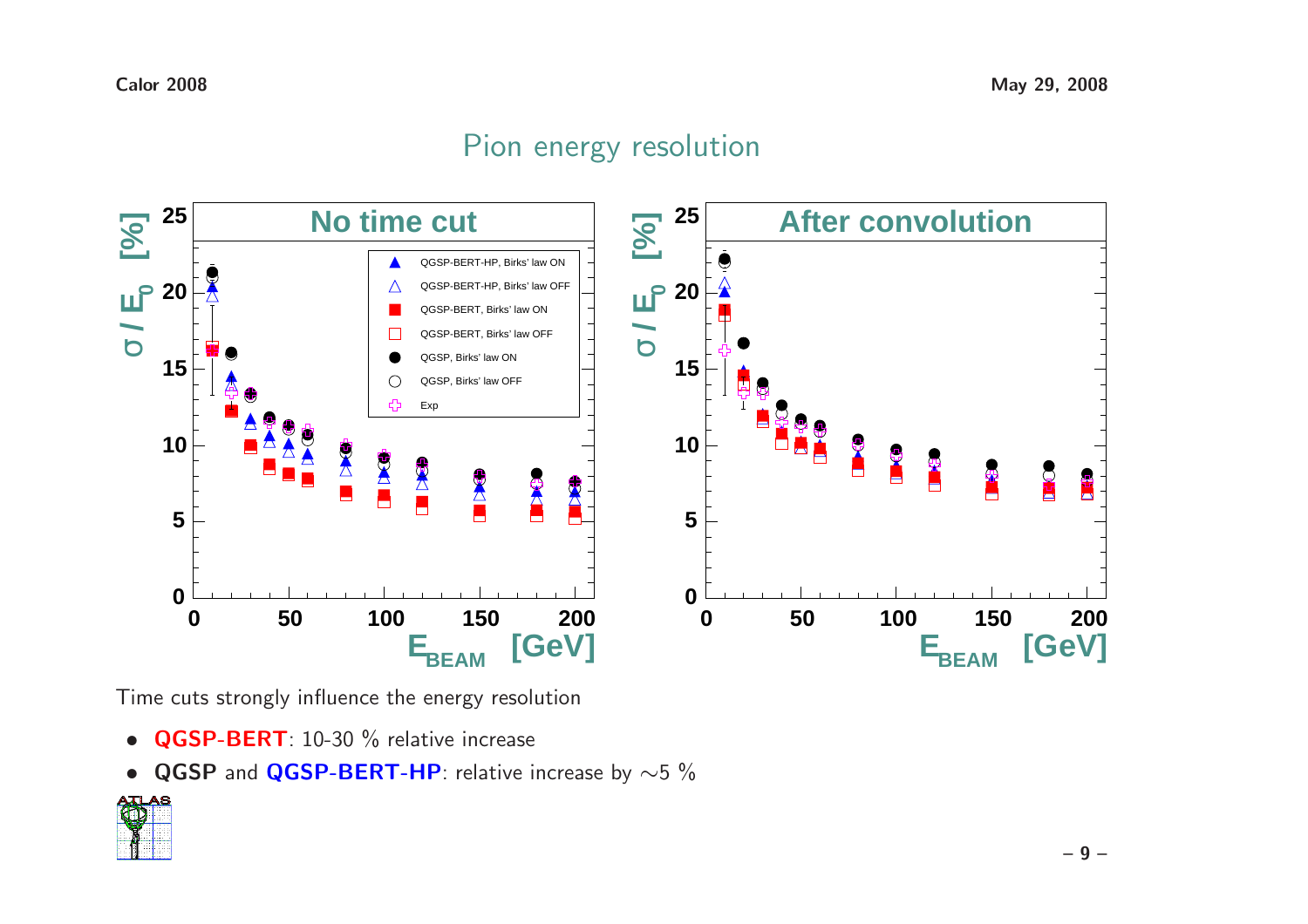### Pion energy resolution: Ratio to experiment



 $\operatorname{\mathsf{QGSP}}$  describes well energy resolution below  $E_{BEAM}\simeq 100$  GeV.

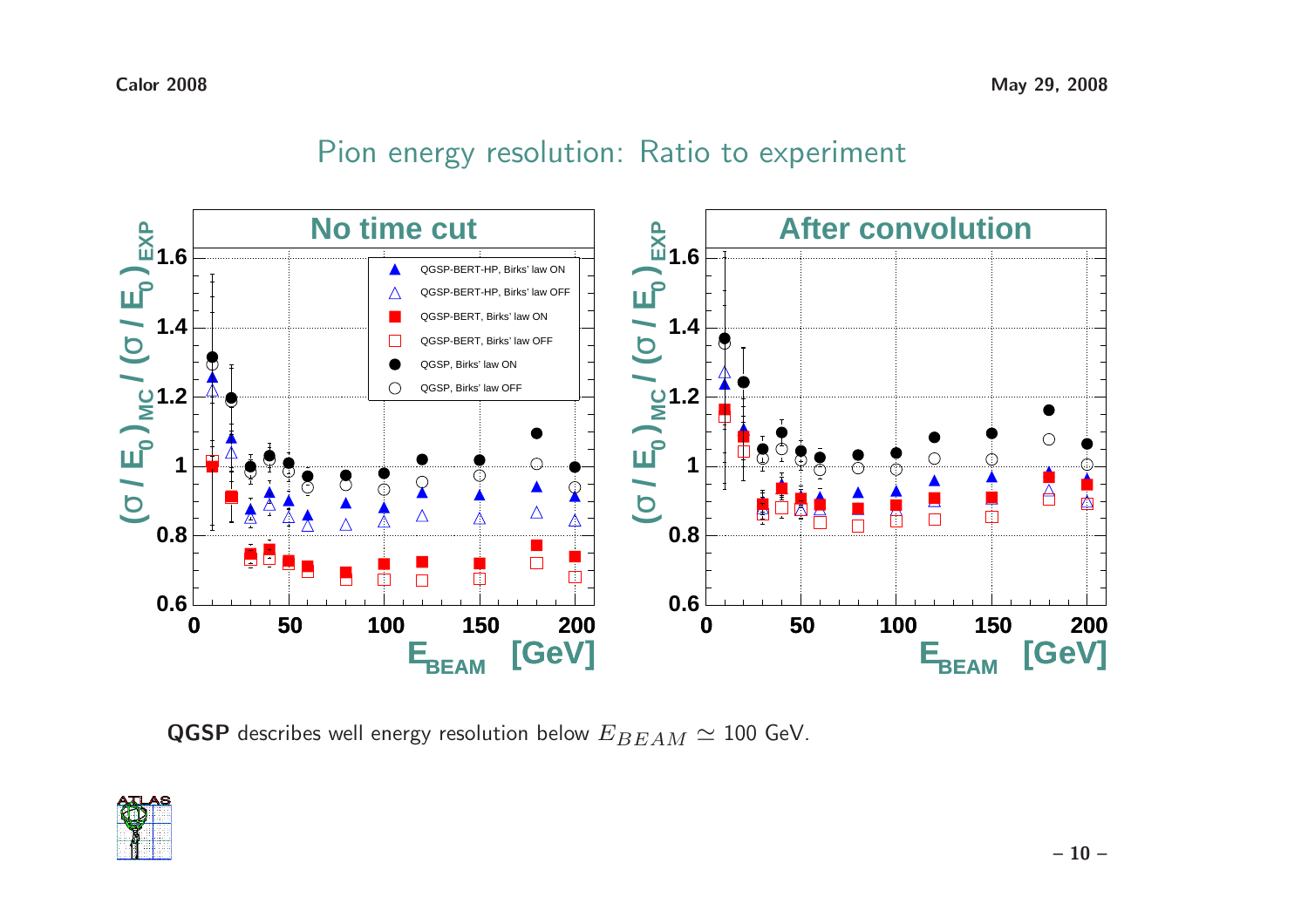$8$  May 29, 2008

#### Pion energy resolution: Two-term parametrization

- $\bullet\ \ \sigma/E_0 = A/\sqrt{E_{BEAM}} \oplus B$
- Experimental values:  $A = 69 \pm 1 \sqrt[6]{GeV}, B = 5.8 \pm 0.1 \sqrt[6]{}$
- Simulation predictions:

| Birks'     | Physics             | After convolution |                 |
|------------|---------------------|-------------------|-----------------|
| law        | list                | $A[\%\sqrt{GeV}]$ | $B[\%]$         |
|            | <b>QGSP</b>         | $68.1 \pm 0.8$    | $6.2 \pm 0.1$   |
| <b>OFF</b> | <b>QGSP-BERT</b>    | 57.1 $\pm$ 0.7    | 5.30 $\pm$ 0.09 |
|            | <b>QGSP-BERT-HP</b> | $60.2 \pm 0.7$    | $5.4 \pm 0.1$   |
| <b>ON</b>  | <b>QGSP</b>         | $67.9 \pm 0.8$    | $6.9 \pm 0.1$   |
|            | <b>QGSP-BERT</b>    | 58.6 $\pm$ 0.7    | $5.83 \pm 0.09$ |
|            | <b>QGSP-BERT-HP</b> | 59.6 $\pm$ 0.7    | $6.13 \pm 0.09$ |

Birks' law:

- does not change the sampling term
- increases the constant term

After convolution and with Birks' lawswitched ON:

- sampling term is described well by QGSP
- constant term is predicted better by QGSP-BERT and QGSP-BERT-HP

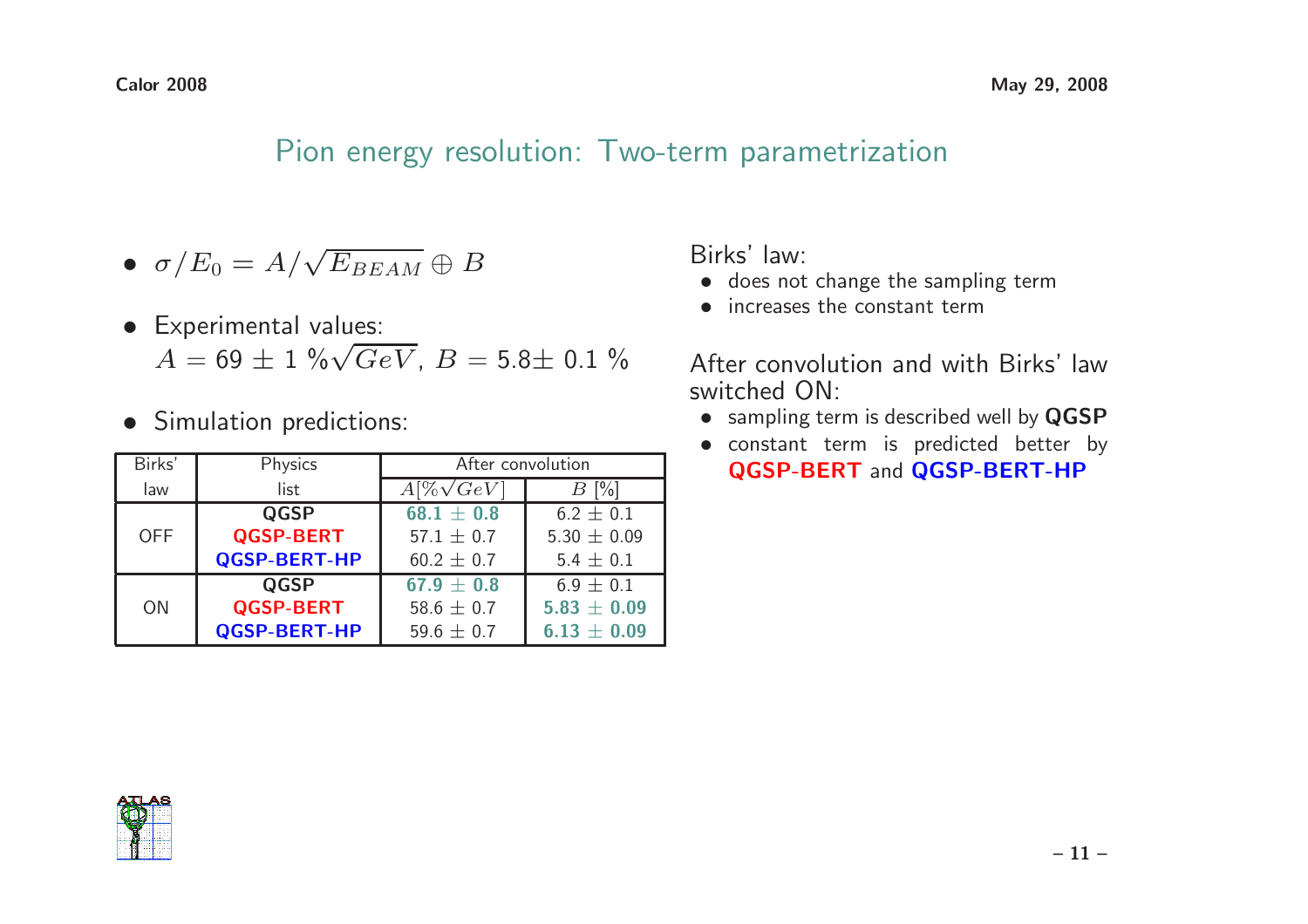# ${\sf Ratio}\,\,e/\pi$



Time cuts strongly influence  $e/\pi$ -ratio for  ${\sf QGSP-BERT}$ : 4-8  $\%$  increase.

For  $\overline{\textbf{QGSP}}$  and  $\overline{\textbf{QGSP-BERT-HP}}$  increase is smaller: 1-2  $\%$ .

Ratio  $e/\pi$  is 2-3  $\%$  larger, when Birks' law is switched ON for all physics lists.

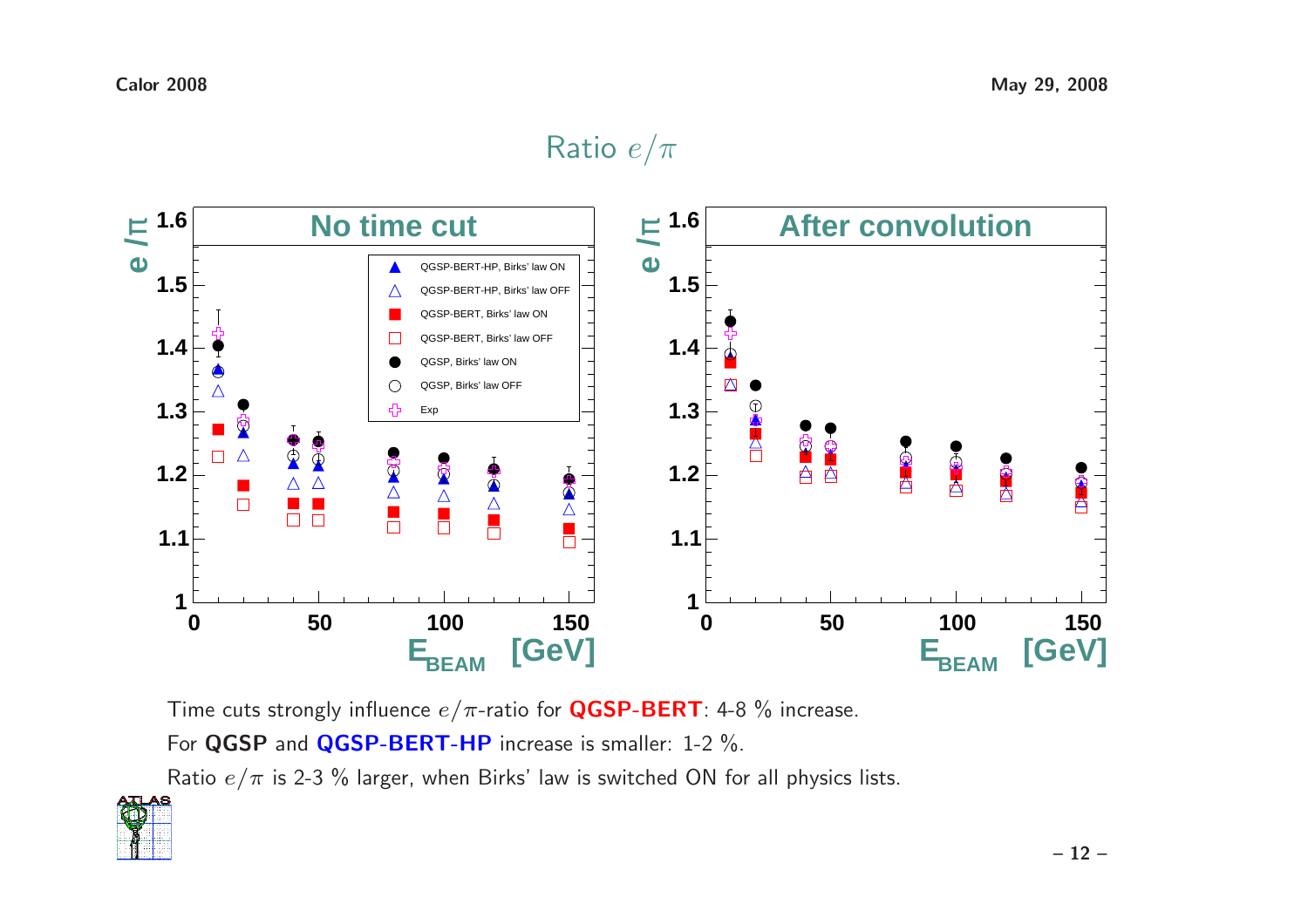### $e/\pi$ : Ratio to experiment



After applying time cuts and with Birks' law switched ON: all three physics lists describe  $e/\pi$  ratio well.

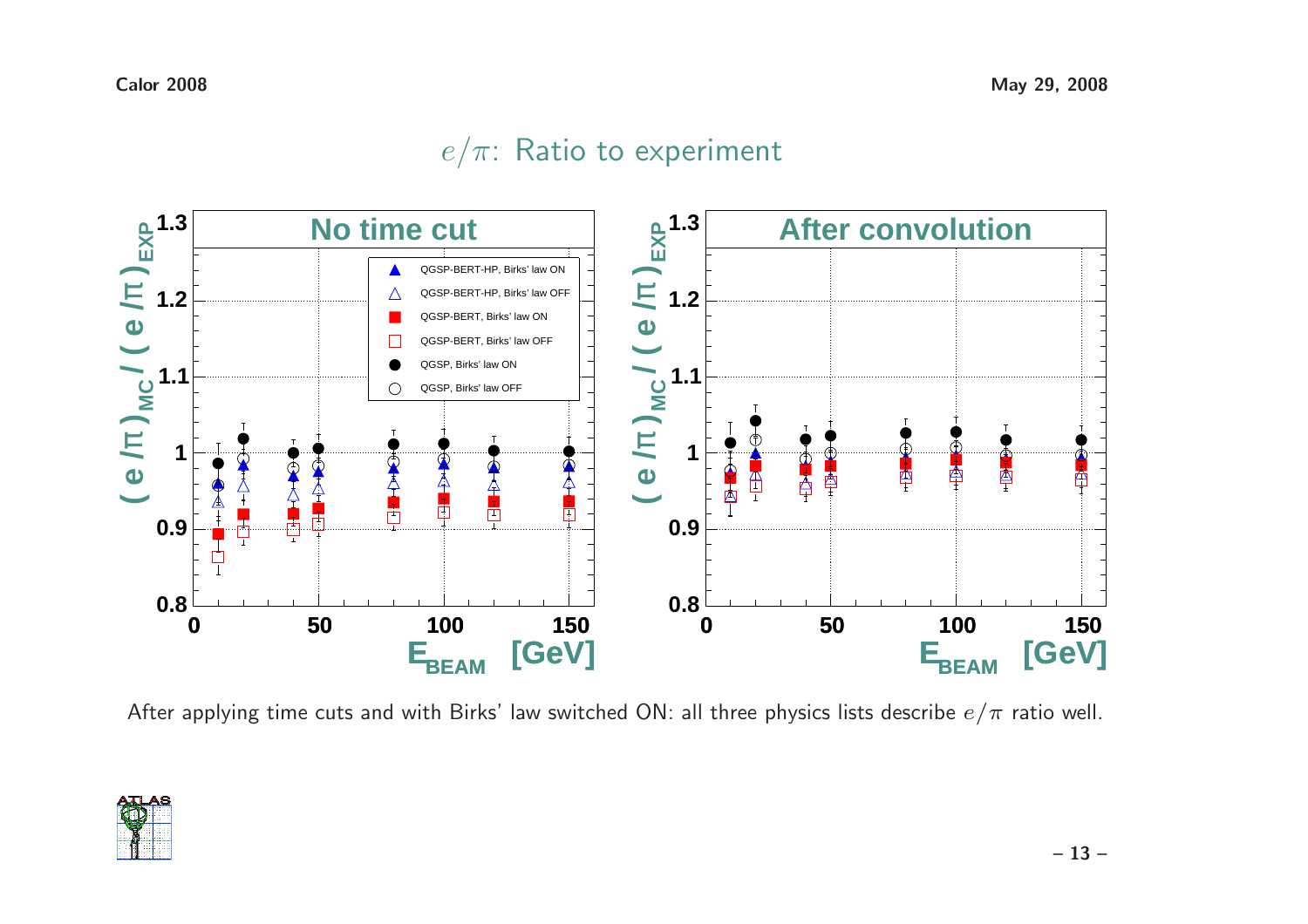# Fraction of energy in HEC longitudinal layers

After convolution, Birks' law ON



Four HEC longitudinal layers:  $8/16/8/8~$  LAr gaps,  $1.5/2.9/3.0/2.8~\lambda$  $F = /E_{SUM}$ , where  $E_{SUM} = \Sigma < E_{LAYER}>$ 

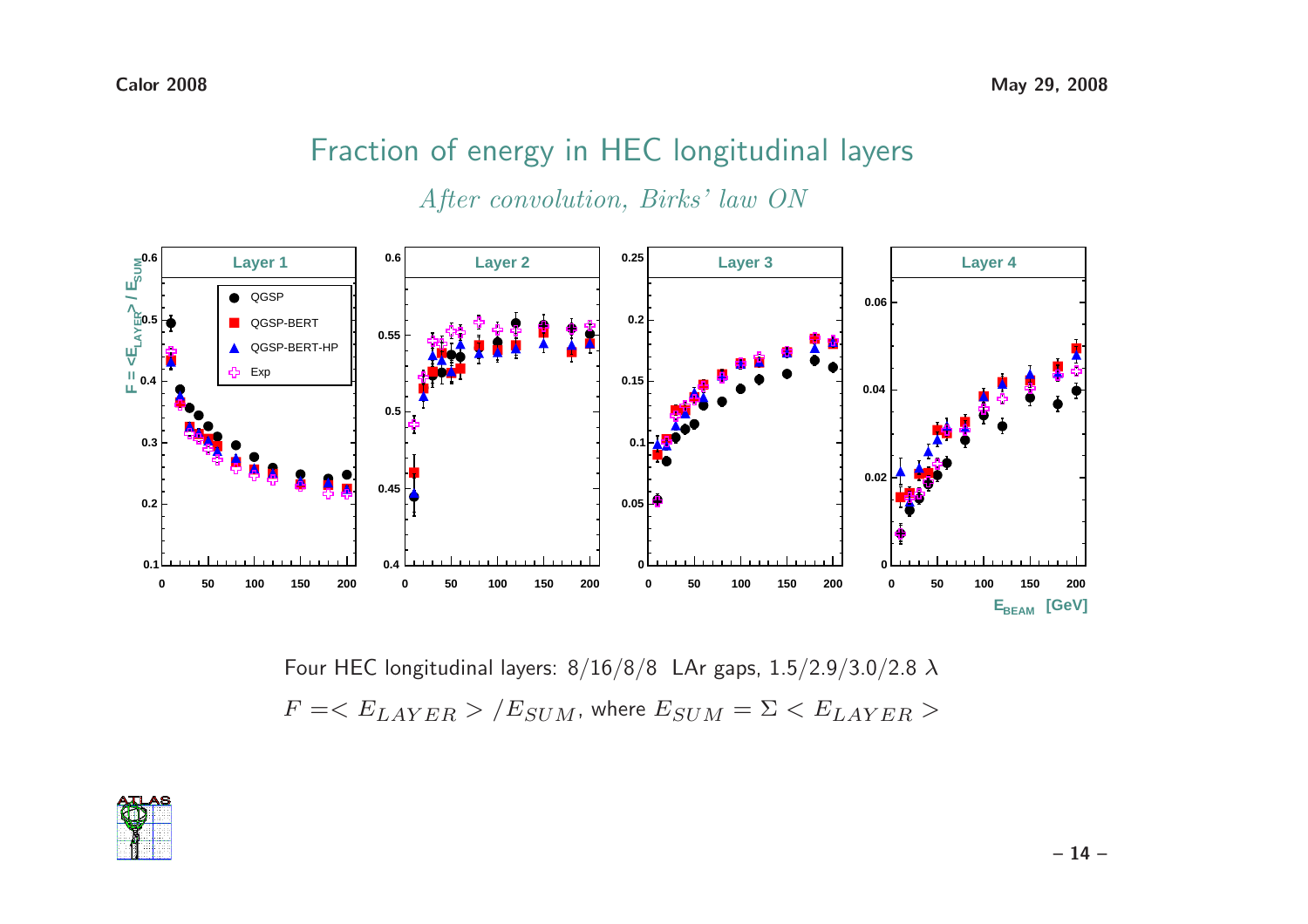

## Fraction of energy in HEC longitudinal layers: Ratio to experiment

- Fraction of energy in the second (main) layer is described within <sup>a</sup> few percent by all physics lists  $\bullet$
- $\bullet$ QGSP: hadronic showers start earlier and are more compact
- $\bullet$ • QGSP-BERT and QGSP-BERT-HP: good description of shower profiles (except lowest beam energy)
- $\bullet$ Only small differences between "No time cut" and "After convolution" measurements
- No dependence on Birks' law switch<br>TLAS